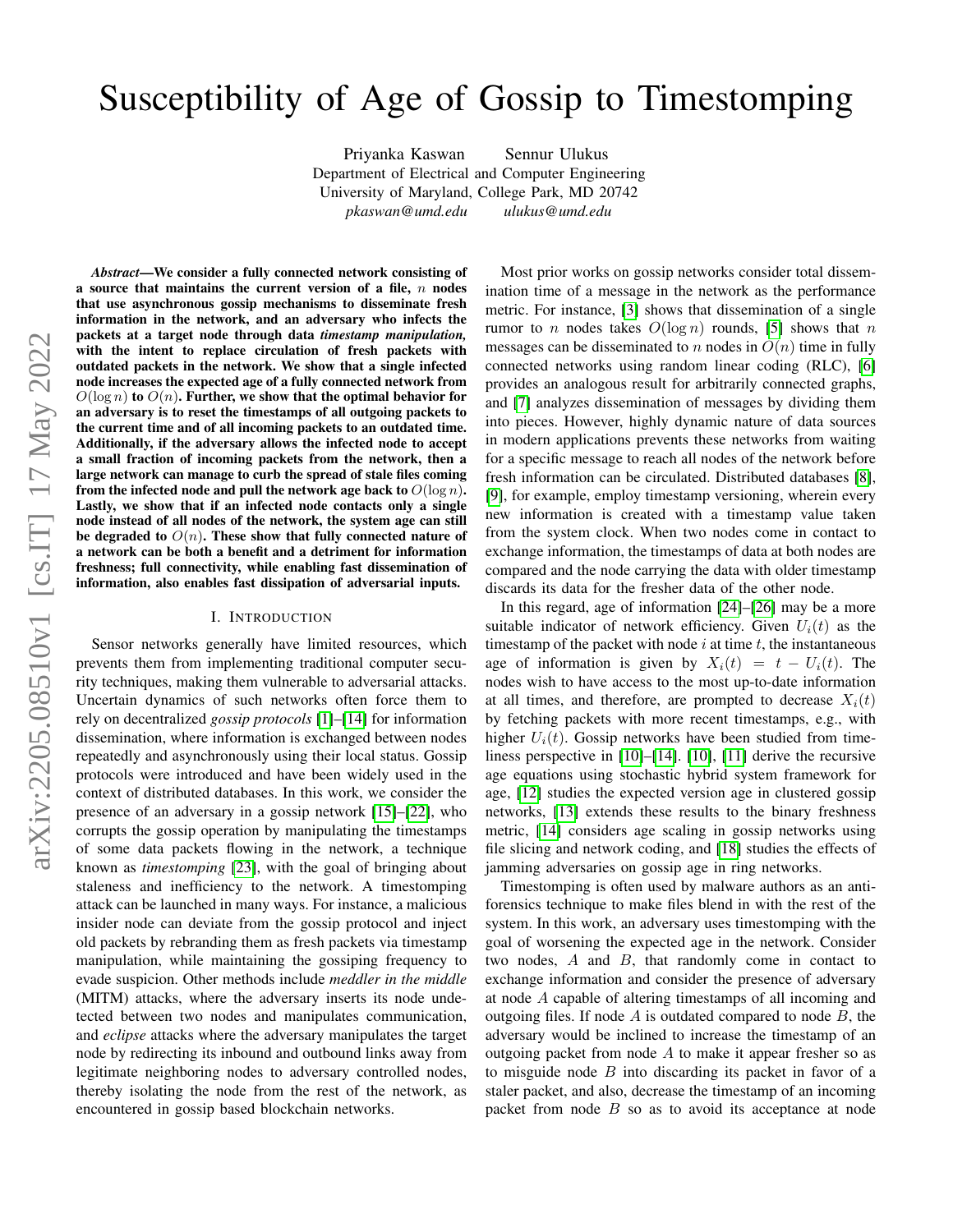A. Conversely, if node  $A$  is more up-to-date than node  $B$ , the adversary would reduce timestamps of outgoing packets and increase timestamps of incoming packets to make node B reject fresher files and node A accept staler files. More the manipulated timestamps digress away from their true value, higher are the chances of error in deciding which packet should be discarded, since this decision is based on a comparison of timestamps. At time  $t$ , the maximum error is caused when file timestamp is either changed to the current time  $t$  or the earliest time 0. Thus, we consider an adversary, who, for each packet, makes the decision of changing its timestamp to either  $t$  or  $0$ . The adversary is *oblivious* in that it does not look into a packet and see its actual timestamp. Thus, the adversary changes the timestamp to either  $t$  or 0 probabilistically.

In this paper, we consider a gossip network where an adversary captures a node and manipulates the timestamps of packets coming into and going out of the node (see Fig. [1\)](#page-1-0). We show that one infected node can single-handedly suppress the availability of fresh information in a large network of  $n$ users employing a gossip protocol, and increase the expected age in a complete graph from  $O(\log n)$  found in [\[10\]](#page-5-13) to  $O(n)$ . In addition, we show that the optimal action for the adversary is to always increase the timestamp of every outgoing packet to  $t$  and decrease the timestamp of every incoming packet to 0, in effect, preventing all incoming files from being accepted and actively persuading other nodes to always accept outgoing packets from the infected node. Further, we show that if the the infected node is allowed to accept even a small fraction of incoming packets from the network, then a large network can curb the spread of stale files coming from the infected node by effectively lowering the infected node's age. These observations show how the fully connected nature of a network can be both a benefit and a detriment for network staleness. Additionally, we show that if the malicious node contacts only one other node instead of all nodes of the network (see Fig. [2\)](#page-3-0), the system age can still be degraded to  $O(n)$ , which highlights how little an effort is needed on the part of the adversary to bring down the freshness of the entire network.

#### II. SYSTEM MODEL AND SHS CHARACTERIZATION

We study a fully connected network, shown in Fig. [1,](#page-1-0) which comprises a source and n user nodes  $\mathcal{N} = \{1, \ldots, n\}$ . The source, alternatively referred to as node 0, is assumed to always posses the latest file packet and consequently has zero age at all times. The nodes wish to acquire the most up-to-date file to lower their average age from the source, who updates each user node as a Poisson process with rate  $\frac{\lambda}{n}$ . Further, a user node  $i$  randomly sends its current packet to a user node j according to a Poisson process with rate  $\lambda_{ij} = \frac{\lambda}{n-1}$ . Thus, all nodes send out updates after exponential inter-update times with a total rate  $\lambda$ . Let  $U_i(t)$  denote the timestamp marked on the file stored at the node  $j$ . Then, at the receiving node  $j$ , the claimed timestamp of the incoming packet is compared with  $U_i(t)$  to determine which packet should be kept. Note that a node always accepts an update from the source which generates update packets with current timestamp t.



<span id="page-1-0"></span>Fig. 1. Fully connected network of  $n$  nodes with an infected node.

We assume that the highest index node, node  $n$ , is under attack by an adversary that manipulates the timestamps of all incoming and outgoing packets of node  $n$ . For the outgoing packets, the adversary chooses to increase the timestamp (to current time  $t$ ) with probability  $p$  and decrease the timestamp to 0 with probability  $1 - p$ . Similarly, the adversary increases and decreases the timestamp of incoming packets with probability  $1 - p$  and p, respectively. We will refer to the nodes in set  $\mathcal{N}_R = \{1, \ldots, n-1\}$  as *regular* nodes and node *n* as the infected node. We assume that the infected node always accepts packets from the source like other nodes, delivered to it with rate  $\frac{\lambda}{n}$ , which helps the adversary evade suspicion of malicious activity by maintaining a remote contemporary relevance of the contents of its manipulated packets.

We denote the long-term average age at node  $i$  by  $v_i$ , where  $v_i = \lim_{t\to\infty} \mathbb{E}[X_i(t)]$ , and wish to study its extent of deterioration through timestomping. Note that the actual instantaneous age at node *i* is  $\overline{X}_i(t) = t - \overline{U}_i(t)$ , where  $\overline{U}_i(t)$  indicates the true packet generation time, which can be different from the claimed timestamp  $U_i(t)$  if the file timestamp has been tampered with. For a set of nodes S at time t, let  $X_{N(S)}(t)$  indicate the actual instantaneous age of the node claiming to possess the most recent timestamped packet in set S, i.e.,  $X_{N(S)}(t) = X_{\arg \max_{j \in S} U_j(t)}(t)$ . We define  $v_S = \lim_{t\to\infty} \mathbb{E}[X_{N(S)}(t)]$ . Here we would like to point out that in a network without adversary where all files are marked with true timestamps,  $X_{N(S)}(t)$  reduces to  $X_S(t) = \min_{i \in S} X_i(t)$  defined in [\[10\]](#page-5-13), since the node with highest timestamp will also have the lowest age in the set S.

Reference [\[10\]](#page-5-13) demonstrates how stochastic hybrid system (SHS) models yield linear equations useful for deriving longterm average age at nodes in a gossip network of  $n$  users with a given topology. Due to the presence of a timestomping adversary, we choose the continuous state for our SHS model as  $(X(t), U(t)) \in \mathbb{R}^{2n}$ , where  $X(t) = [X_1(t), \ldots, X_n(t)]$ denotes the instantaneous ages at the n nodes and  $U(t)$  =  $[U_1(t), \ldots, U_n(t)]$  denotes the timestamps marked on the packets at the  $n$  nodes at time  $t$ . The convenience of the SHS based age characterization follows from the presence of a single discrete mode with trivial stochastic differential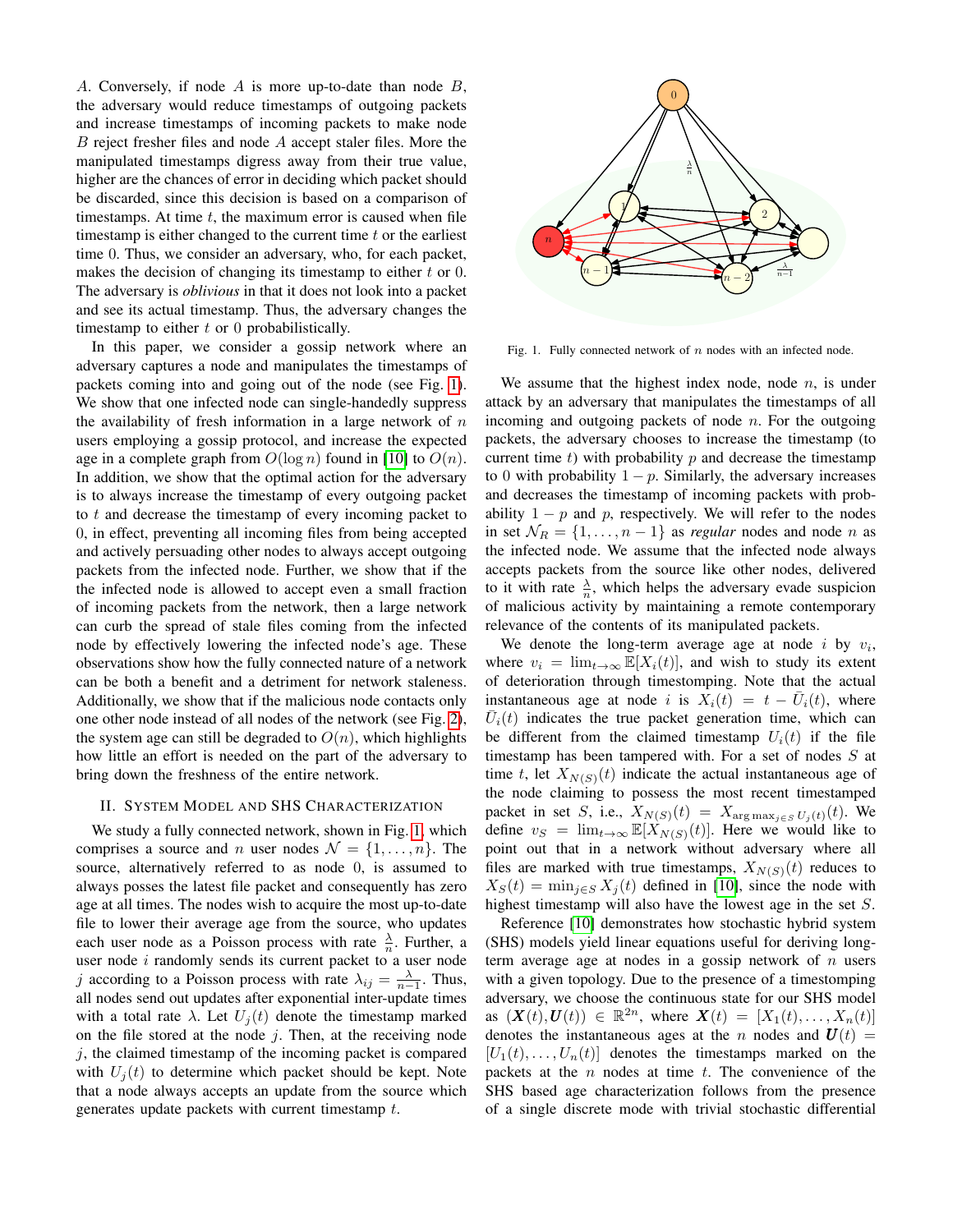equation  $(\dot{\mathbf{X}}(t), \dot{\mathbf{U}}(t)) = (\mathbf{1}_n, \mathbf{0}_n)$ , where the age at each node grows at unit rate when there is no update transfer, since the timestamps of the node packets do not change between such transitions. Consider a test function  $\psi : \mathbb{R}^{2n} \times [0, \infty) \to \mathbb{R}$  that is time-invariant, i.e., its partial derivative with respect to  $t$  is  $\frac{\partial \psi(X,U,t)}{\partial t} = 0$ , such that we are interested in finding its longterm expected value  $\mathbb{E}[\psi] = \lim_{t \to \infty} \mathbb{E}[\psi(\mathbf{X}(t), \mathbf{U}(t), t)].$ Since the test function only depends on the continuous state values  $(X, U)$  and is time-invariant, for simplicity, we will drop the third input t and write  $\psi(X, U, t)$  as  $\psi(X, U)$ , which we assume to flow according to the differential equation  $\psi(\mathbf{X}(t),\mathbf{U}(t)) = 1$ . Let  $\mathcal L$  correspond to the set of directed edges  $(i, j)$ , such that node i sends updates to node j on this edge according to a Poisson process of rate  $\lambda_{ij}$ , with this transition resetting the state  $(X, U)$  at time t to  $\phi_{i,j}(\boldsymbol{X},\boldsymbol{U},t) \in \mathbb{R}^{2n}$  post transition. Defining  $\mathbb{E}[\psi(\phi_{i,j})] =$  $\lim_{t\to\infty} \mathbb{E}[\psi(\phi_{i,j}(\boldsymbol{X}(t),\boldsymbol{U}(t), t))],$  [\[27,](#page-5-18) Thm. 1] yields

$$
0 = 1 + \sum_{(i,j)\in\mathcal{L}} \lambda_{ij} (\mathbb{E}[\psi(\phi_{i,j})] - \mathbb{E}[\psi])
$$
 (1)

which is similar to derivations in [\[10\]](#page-5-13), where the left side becomes 0 as expectations stabilize. We will be using this equation repeatedly by defining a series of time-invariant test functions appropriate for our analysis. For more details, the reader is encouraged to look at references [\[27\]](#page-5-18) and [\[10\]](#page-5-13).

### <span id="page-2-6"></span>III. AGE SCALING IN THE PRESENCE OF AN ADVERSARY

Note that packets arriving at infected node  $n$  from a node  $i \in \mathcal{N}_R$  with rate  $\frac{\lambda}{n-1}$  Poisson process are accepted (or discarded) with probability  $1 - p$  (or p) when the adversary changes timestamp of incoming packet to  $t$  (or 0) to make it appear fresh (or stale). This is equivalent to packets arriving at node  $n$  from node  $i$  with thinned Poisson process with rate  $\lambda_{in} = \frac{(1-p)\lambda}{n-1}$  $\frac{n-p}{n-1}$  such that these packets are always accepted. The remaining packets are always discarded and have no effect on age dynamics of the system. Similarly, as the outgoing packets from the infected node n are accepted at node  $i \in \mathcal{N}_R$  with probability  $p$ , this is equivalent to node  $n$  sending packets with timestamp  $t$  to node  $i$  with a thinned Poisson process of rate  $\lambda_{ni} = \frac{p\lambda}{n-1}$  such that these packets are always accepted.

Therefore, based on transition  $(i, j)$  at time t, the reset map  $\phi_{i,j}(\boldsymbol{X},\boldsymbol{U},t) = [X'_1,\ldots,X'_n,U'_1,\ldots,U'_n]$  can be described by

$$
U'_{\ell} = \begin{cases} t, & i = 0, j \in \mathcal{N}, \ell = j \\ \max\{U_i, U_{\ell}\}, & i, j \in \mathcal{N}_R, \ell = j \\ t, & i = n, j \in \mathcal{N}_R, \ell = j \\ t, & i \in \mathcal{N}_R, j = n, \ell = j \\ U_{\ell}, & \text{otherwise} \end{cases}
$$
(2)

and

$$
X'_{\ell} = \begin{cases} 0, & i = 0, j \in \mathcal{N}, \ell = j \\ X_{N(\{i,\ell\})}, & i, j \in \mathcal{N}_R, \ell = j \\ X_n, & i = n, j \in \mathcal{N}_R, \ell = j \\ X_i, & i \in \mathcal{N}_R, j = n, \ell = j \\ X_{\ell}, & \text{otherwise} \end{cases}
$$
(3)

Here,  $X_{N(S)} = X_{\arg\max_{j \in S} U_j}$  for state  $(\bm{X}, \bm{U})$  and a subset of nodes S. Since all regular nodes have statistically similar age processes, every arbitrary set  $S_k$  of k regular nodes will have the same expected age  $v_{S_k}$ ,  $S_k \subseteq \mathcal{N}_R$ , with  $v_{S_1} = v_1$ . We pick our first test function to be  $\psi(\boldsymbol{X},\boldsymbol{U})=X_{N(S_k)}$ , which is modified upon transition  $(i, j)$  to  $\psi(\phi_{i,j}(\boldsymbol{X}, \boldsymbol{U}, t)) = X'_{N(S_k)}$ . This in turn is characterized using [\(2\)](#page-2-0) and [\(3\)](#page-2-1) as

$$
X'_{N(S_k)} = \begin{cases} 0, & i = 0, j \in S_k \\ X_{N(S_k \cup \{i\})}, & i \in \mathcal{N}_R \setminus S_k, j \in S_k \\ X_n, & i = n, j \in S_k \\ X_{N(S_k)}, & \text{otherwise} \end{cases}
$$
(4)

Noting that  $\lambda_{ij}$  is  $\frac{\lambda}{n}$  when  $i = 0$ , and it is  $\frac{\lambda}{n-1}$  when  $i, j \in \mathcal{N}_R$ and considering the thinned Poisson processes related to node  $n$ , using (1), this test function yields,

<span id="page-2-5"></span>
$$
0 = 1 + \frac{k\lambda}{n}(0 - v_{S_k}) + \frac{(n - k - 1)k\lambda}{n - 1}(v_{S_{k+1}} - v_{S_k}) + \frac{kp\lambda}{n - 1}(v_n - v_{S_k})
$$
\n(5)

which upon rearrangment gives

<span id="page-2-3"></span><span id="page-2-2"></span>
$$
v_{S_k} = \frac{\frac{1}{k\lambda} + \frac{n-k-1}{n-1}v_{S_{k+1}} + \frac{pv_n}{n-1}}{\frac{1}{n} + \frac{n-k-1}{n-1} + \frac{p}{n-1}}
$$
(6)

Our second test function is simply  $\psi(\mathbf{X}, \mathbf{U}) = X_n$ , i.e., the age at infected node, such that its  $(i, j)$  transition map is

$$
X'_{n} = \begin{cases} 0, & i = 0, j = n \\ X_{i}, & i \in \mathcal{N}_{R}, j = n \\ X_{n}, & \text{otherwise} \end{cases}
$$
 (7)

which, upon proceeding similarly to  $(5)$  and  $(6)$ , gives

<span id="page-2-4"></span>
$$
v_n = \frac{\frac{1}{\lambda} + (1 - p)v_1}{\frac{1}{n} + (1 - p)}
$$
 (8)

Our goal is to obtain an analytical expression for expected age of a regular node  $v_{S_1} = v_1$ , by making use of [\(6\)](#page-2-3) and [\(8\)](#page-2-4).

#### *A. Case 1:* p = 1

In this case, the adversary blocks all incoming packets from the regular nodes, and misleads them into accepting all packets sent by infected node  $n$  through timestamp manipulation. Let  $y_k = v_{S_k} \frac{n-k}{n-1}$  and using  $\frac{1}{n-1} \approx \frac{1}{n}$  for large *n*, [\(6\)](#page-2-3) becomes

$$
y_k = \frac{n-k}{n-k+1} \left( y_{k+1} + \frac{1}{k\lambda} + \frac{v_n}{n-1} \right)
$$
(9)

<span id="page-2-1"></span><span id="page-2-0"></span>Starting from  $y_1 = v_1$ , and successively substituting for  $y_2, y_3, \ldots, y_{n-1}$ , we obtain

$$
v_1 = \frac{1}{\lambda} \sum_{k=1}^{n-1} \frac{n-k}{nk} + v_n \sum_{k=1}^{n-1} \frac{n-k}{n(n-1)}
$$
(10)

$$
= \frac{1}{\lambda} \sum_{k=1}^{n-1} \frac{1}{k} - \frac{1}{\lambda} \frac{n-1}{n} + \frac{v_n}{n(n-1)} \sum_{k=1}^{n-1} k \tag{11}
$$

<span id="page-2-7"></span>
$$
=O(\log n) + \frac{v_n}{2} \tag{12}
$$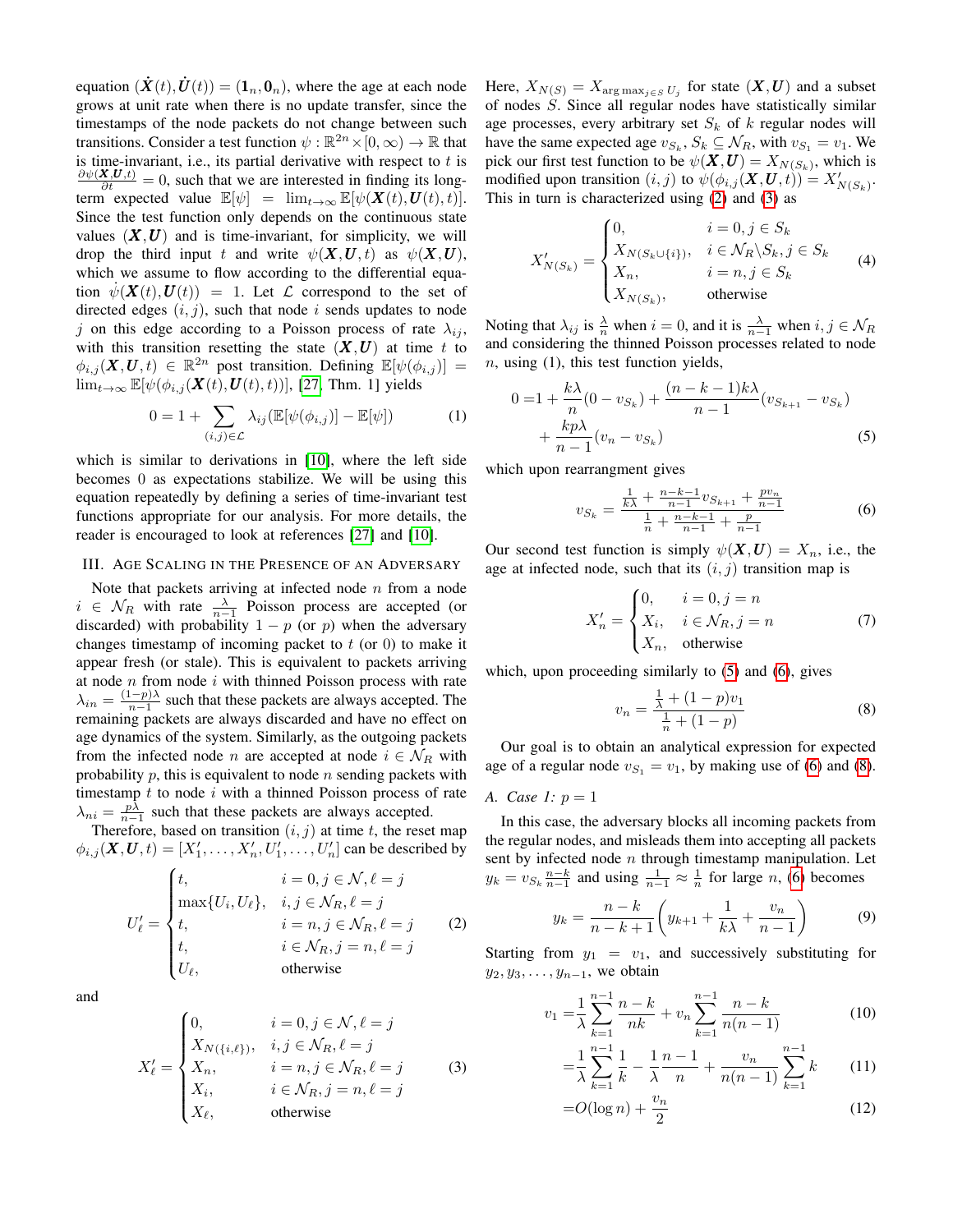

<span id="page-3-0"></span>Fig. 2. MITM attack on fully connected network of  $n$  nodes.

since  $\sum_{k=1}^{n-1} \frac{1}{k}$  grows asymptotically as  $\log n$  and  $\frac{n-1}{n} \approx 1$ . The  $v_n$  in the second term can in turn be obtained by substituting  $p = 1$  in [\(8\)](#page-2-4), giving  $v_n = \frac{n}{\lambda}$ . Hence,

$$
v_1 = O(\log n) + \frac{n}{2\lambda} = O(n) \tag{13}
$$

To put this deterioration in age scaling into perspective, remember that in a fully disconnected network with no gossiping [\[12\]](#page-5-15), expected age at each node also scales as  $O(n)$ , to be exact,  $\frac{n}{\lambda}$ , a fact that will come handy later.

*B. Case 2: p=0*

In this case, the infected node accepts all files from the  $n-1$  regular nodes but does not transmit any files, even when it possesses the latest file, thereby limiting its contribution, positive or negative, to the system age.

Substituting  $p = 0$  in [\(6\)](#page-2-3) and assuming  $\frac{1}{n-1} \approx \frac{1}{n}$  for large *n* gives  $y_k = \frac{1}{k\lambda} + y_{k+1}$  which, upon solving iteratively for  $k = \{1, \ldots, n-1\}$ , gives  $v_1 = \frac{1}{\lambda} \sum_{k=1}^{n-1} \frac{1}{k} = O(\log n)$ . Hence, for large *n*, such an adversary has negligible effect on the network age. In addition, putting  $p = 0$  in [\(8\)](#page-2-4) gives

$$
v_n = \frac{\frac{1}{\lambda} + v_1}{\frac{1}{n} + 1} \approx \frac{1}{\lambda} + v_1 \tag{14}
$$

Hence  $v_n$  scales as  $O(\log n)$  similar to  $v_1$ , which indicates that the degradation in age caused by adversary upon increasing timestamps of incoming files is negligible.

*C. Case 3:* 0 < p < 1

In this case, the adversary partially allows node  $n$  to receive incoming files from the gossip network. In [\(6\)](#page-2-3), plugging  $p = 1$ in denominator gives lower bound  $\frac{n-k}{n-k+1}(y_{k+1}+\frac{1}{k\lambda}+ \frac{pv_n}{n-1})$  <  $y_k$  and plugging  $p = 0$  in denominator gives upper bound  $y_k < y_{k+1} + \frac{1}{k\lambda} + \frac{pv_n}{n-1}$ , and together with techniques employed in cases 1 and 2, we can bound  $v_1$  as

$$
O(\log n) + \frac{pv_n}{2} < v_1 < O(\log n) + pv_n \tag{15}
$$

Clearly how age scales at the infected node dictates the age scaling for the regular nodes in the rest of the network. For a fixed  $p \leq 1$ , choosing  $n \gg \frac{1}{1-p}$  can result in

 $v_n \approx \frac{\frac{1}{\lambda} + (1-p)v_1}{(1-p)} = O(1) + v_1$ , which, when combined with [\(15\)](#page-3-1) yields  $O(\log n)$  age scaling for both  $v_1$  and  $v_n$ . Hence, if the infected node is allowed to accept a small fraction of incoming packets from the network, then a large network can manage to curb the spread of stale files coming from the infected node by sustaining a low age at all nodes.<sup>[1](#page-3-2)</sup>

## IV. MITM ATTACK ON FULLY CONNECTED NETWORK

In previous sections, the adversarial node was in direct contact with all other nodes due to fully connected nature of the network, and the adversary could raise the system age to  $O(n)$  with  $p = 1$ . Here, an interesting question to ask is if the network could do better if the adversary instead had access to only one node. To this end, we consider the network model of Fig. [2,](#page-3-0) where the adversary, which we will refer to as node  $A$ , intercepts the updates to node  $n$  coming from the source. In turn the adversary sends updates with rate  $\lambda$ , after changing the timestamps of every outgoing packet to current time, only to node n.

<span id="page-3-5"></span>Clearly the expected age at the adversary, denoted by  $v_A$ , scales as  $O(n)$  since it is isolated from the gossip network and only receives updates from the source with rate  $\frac{\lambda}{n}$ . The two reset maps useful for our analysis are

$$
X'_{N(S_k \cup \{n\})} = \begin{cases} 0, & i = 0, j \in S_k \\ X_{N(S_{k+1} \cup \{n\})}, & i \in \mathcal{N}_R \setminus S_k, j \in S_k \cup \{n\} \\ X_A, & i = A, j = n \\ X_{N(S_k \cup \{n\})}, & \text{otherwise} \end{cases}
$$
(16)

and

<span id="page-3-3"></span>
$$
X'_{N(S_k)} = \begin{cases} 0, & i = 0, j \in S_k \\ X_{N(S_{k+1})}, & i \in \mathcal{N}_R \backslash S_k, j \in S_k \\ X_{N(S_k \cup \{n\})}, & i = n, j \in S_k \\ X_{N(S_k)}, & \text{otherwise} \end{cases}
$$
(17)

<span id="page-3-6"></span>We claim  $v_{S_k \cup \{n\}} \geq \frac{v_A}{2}$ , a loose lowerbound that is trivially verified with induction as follows. Invoking [\(1\)](#page-2-5) regarding [\(16\)](#page-3-3) for  $k = n - 1$  results in

<span id="page-3-7"></span><span id="page-3-4"></span>
$$
v_{S_{n-1}\cup\{n\}} = \frac{\frac{1}{\lambda} + v_A}{\frac{n-1}{n} + 1} \ge O(1) + \frac{v_A}{2} \ge \frac{v_A}{2}
$$
 (18)

which verifies the claim for  $k = n - 1$ . Next, we assume the claim holds for  $k + 1$ , i.e.,  $v_{S_{k+1} \cup \{n\}} \geq \frac{v_A}{2}$ , and verify for k. Invoking [\(1\)](#page-2-5) regarding [\(16\)](#page-3-3) for  $k \leq n-2$  and using  $\frac{1}{\lambda} > 0$ in the numerator and  $\frac{k}{n} \leq 1$  in the denominator gives

$$
v_{S_k \cup \{n\}} = \frac{\frac{1}{\lambda} + \frac{(k+1)(n-1-k)}{n-1} v_{S_{k+1} \cup \{n\}} + v_A}{\frac{k}{n} + \frac{(k+1)(n-1-k)}{n-1} + 1} \tag{19}
$$

<span id="page-3-2"></span><span id="page-3-1"></span><sup>1</sup>More generally, the adversary can increase timestamps of outgoing and incoming packets with probability  $p$  and  $q - 1$ , respectively, which changes [\(8\)](#page-2-4) to  $v_n = \frac{\frac{1}{\lambda} + (1-q)v_1}{\frac{1}{n} + (1-q)}$ . Nevertheless, if  $q = 1$ , similar to Case 1,  $v_n = \frac{n}{\lambda}$ , and since [\(15\)](#page-3-1) remains unchanged, we get again  $v_1 = O(n)$ . Likewise, when  $q < 1$ , similar to Case 3, choosing  $n \gg \frac{1}{1-q}$  again brings down age at all nodes to  $O(n)$ . Hence, the adversary can best worsen the age to  $O(n)$  by not allowing incoming packets to infected node.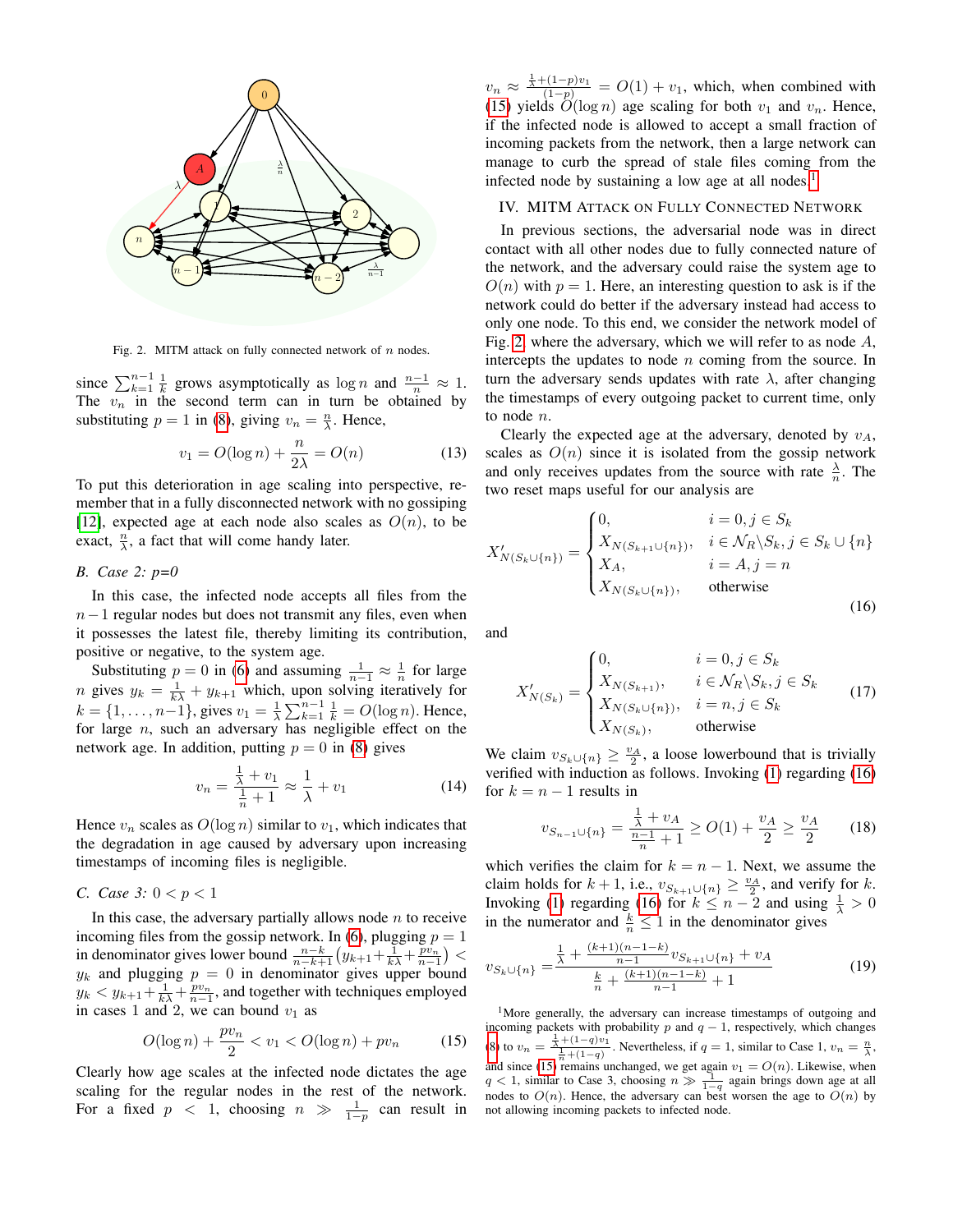$$
\geq \frac{\frac{(k+1)(n-1-k)}{n-1}v_{S_{k+1}\cup\{n\}}}{\frac{(k+1)(n-1-k)}{n-1}+2} + \frac{v_A}{\frac{(k+1)(n-1-k)}{n-1}+2} (20)
$$
\n
$$
\frac{(k+1)(n-1-k)}{n}v_A \qquad \qquad \frac{2v_A}{n}
$$

$$
\geq \frac{\frac{n-1}{(k+1)(n-1-k)}+2}{\frac{(k+1)(n-1-k)}{n-1}+2}+\frac{\frac{2n}{2}}{(k+1)(n-1-k)}+2
$$
 (21)

$$
=\frac{v_A}{2} \tag{22}
$$

Finally, we re-invoke [\(1\)](#page-2-5) for [\(17\)](#page-3-4) which results in

$$
v_{S_k} = \frac{\frac{1}{k\lambda} + \frac{n-k-1}{n-1}v_{S_{k+1}} + \frac{v_{S_k \cup \{n\}}}{n-1}}{\frac{1}{n} + \frac{n-k-1}{n-1} + \frac{1}{n-1}}
$$
(23)

Let  $y_k = v_{S_k} \frac{n-k}{n-1}$ , using  $\frac{1}{n-1} \approx \frac{1}{n}$  for large n, [\(23\)](#page-4-0) becomes

$$
y_k = \frac{n-k}{n-k+1} \left( y_{k+1} + \frac{1}{k\lambda} + \frac{v_{S_k \cup n}}{n-1} \right)
$$
 (24)

$$
\geq \frac{n-k}{n-k+1}y_{k+1} + \frac{(n-k)v_{S_k \cup \{n\}}}{(n-k+1)(n-1)}
$$
(25)

Starting from  $y_1 = v_1$ , we successively substitute for  $y_2, y_3, \ldots, y_{n-1}$  and use  $v_{S_k \cup \{n\}} \geq \frac{v_A}{2}$  to obtain

$$
v_1 \ge \frac{1}{n(n-1)} \sum_{k=1}^{n-1} (n-k) v_{S_k \cup n}
$$
 (26)

$$
\geq \frac{v_A}{2n(n-1)} \sum_{k=1}^{n-1} (n-k) = \frac{v_A}{4}
$$
 (27)

Hence,  $v_1$  scales at least as  $O(n)$  for all regular nodes. This result is far from intuitive, for it brings home the point how an adversary, with so little an effort as sending tampered packets to just one node, can bring down the freshness of an entire large gossip network.

#### V. NUMERICAL RESULTS

We simulate a fully connected network of size  $n$  and allow it to gossip for a total time of  $1000n$ , choosing  $\lambda = 1$ .

Fig. [3](#page-4-1) shows the expected age at a regular node and the infected node for all three cases of  $p$  of Section [III.](#page-2-6) Focusing on the case  $p = 1$  shown in red color, the age at the infected node  $v_n$  grows as  $\frac{n}{\lambda}$  and the age at a regular node  $v_1$  grows as  $\frac{v_n}{2} = \frac{n}{2\lambda}$ , as was analytically suggested in [\(12\)](#page-2-7) and [\(13\)](#page-3-5). On the other extreme,  $p = 0$  gives logarithmic age scaling at all nodes, with the infected node age  $v_n$  just slightly above the regular node age  $v_1$ , in accordance with [\(14\)](#page-3-6). In the third case of  $p = 0.99$ , which allows the infected node to accept 1% of incoming gossip, we observe that the infected node age  $v_n$  initially begins to grow linearly but later starts to scale logarithmically for larger values of *n* as *n* becomes  $n \gg \frac{1}{1-p}$ . These results imply that the best course of action for the adversary should be to block all incoming traffic and actively send out outdated timestomped packets.

Fig. [4](#page-4-2) shows the expected age at different types of nodes when the adversary is positioned between the source and a node. The red line shows the lower bound  $\frac{v_A}{4}$  of [\(27\)](#page-4-3), where the age at a regular node  $v_1$  lies above this lower bound. Adversary age  $v_A$  grows as  $O(n)$  by virtue of being an isolated



<span id="page-4-1"></span><span id="page-4-0"></span>Fig. 3. Node capture attack on fully connected network of  $n$  nodes.

<span id="page-4-3"></span>

<span id="page-4-2"></span>Fig. 4. MITM attack on fully connected network of  $n$  nodes.

node. Finally, though [\(19\)](#page-3-7) yields a loose lower bound of  $\frac{v_A}{2}$ , the graph shows that the age at the node that is in contact with adversary,  $v_n$ , closely follows adversary age  $v_A$ .

#### VI. CONCLUSION

We studied the effects of timestomping attacks on the age of gossip in a large fully connected network. We showed that one infected node in such a network can increase the age at all other nodes from  $O(\log n)$  to  $O(n)$  through timestamp manipulation. Further, we showed that the optimal behavior for the adversary is to reset the timestamps of all outgoing packets to current time thereby disguising them as current packets and of all incoming packets to an outdated time to prevent their acceptance at the infected node. Additionally, we showed that if the adversary allows the infected node to accept even a very small fraction of the incoming packets from the network, then a large network can manage to curb the spread of stale files coming from the infected node and pull the network age back to  $O(\log n)$ . Lastly, we showed that if an infected node contacts only a single node instead of all nodes of the network, the system age can still be degraded to  $O(n)$ .